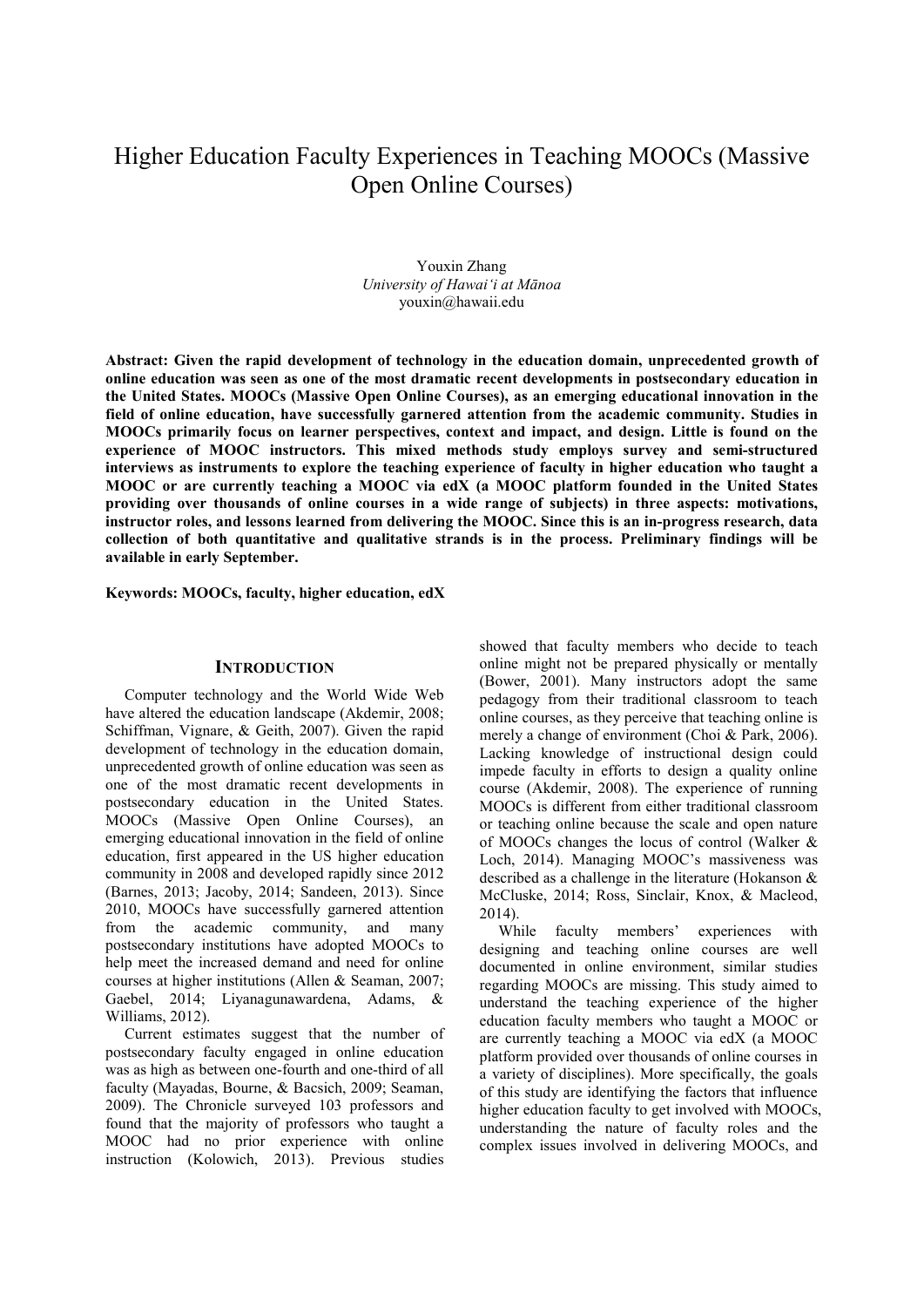exploring lessons they learned from the experiences of delivering MOOCs.

Self-Determination Theory (Ryan & Deci, 2017) and Instructor's Roles Model (Berge, 1995) were used to guide this research study and answer six research questions: 1) what intrinsic factors motivate higher education faculty to teach a MOOC? 2) what extrinsic factors motivate higher education faculty to teach a MOOC? 3) what are faculty experiences teaching a MOOC? 4) How do higher education faculty describe their decision-making process in terms of participating in MOOCs? 5) what are the roles and experiences higher education faculty encounter in delivering a MOOC? 6) what lessons have higher education faculty learned through the experience of teaching a MOOC?

## **RESEARCH DESIGN**

A mixed methods approach, consisting of two distinct phases (quantitative and qualitative), was used to answer the research questions in this study (Creswell & Clark, 2007). Online surveys and semistructured interviews were employed as the primary instruments for collecting responses from potential participants respectively for quantitative and qualitative phases. The target population in this study was higher education faculty members who have taught MOOCs previously or are teaching a MOOC currently through edX. A criterion sampling strategy was adopted to generate a list of qualified participants containing information such as their institutional emails, course name, offer date, and etc.

An email including an online survey link was sent to potential survey participants inviting them to participate in the quantitative phase. The consent form was embedded into the first page of the online survey for participants to view and sign. Google Forms was used as the tool for collecting and saving responses. Meanwhile, another email was sent to potential interview participants inviting them to participate in the qualitative phase. The consent form was emailed to these participants who responded to take part in requesting their signatures and permission to record the audio prior to the interview. The researcher used ZOOM to meet these interviewees online for the semi-structured interviews. An interview protocol was developed with open-ended questions.

## **LIMITATIONS**

Different sample sizes will be adopted for the quantitative and qualitative data in this proposed study for different purposes (generalization vs. indepth understanding). Hence, unequal sample sizes will be employed in this research. The size of the quantitative sample will be larger than the qualitative sample due to the different intents for these two phases. The qualitative phase will be limited to a

small number of participants to develop an in-depth understanding, however they may not be representative of the larger group of MOOC instructors.

The findings derived from this study will have limited ability to be generalized to all institutions of higher education because the participants selected for this study will not necessarily represent faculty members at all universities.

Focusing on edX (one single MOOC provider) in United States can be perceived as limited in scope for a study of this type. Care should be taken in generalizing the results and recommendations.

Subjectivity can be considered as another limitation in this study from both interviewee and interviewer point of view.

#### **IMPLICATIONS**

Of the studies published related to MOOCs, many focused on student participation and experience, rather than on instructors. Little was known about higher education faculty members' experiences while designing, developing and delivering MOOCs. It is critical to understand their experience and perceptions in terms of teaching MOOCs.

The findings of this study will enrich the current literature on higher education faculty development, and facilitate best practices in supporting MOOCs. The results of this study will contribute to a deeper understanding of the motivating factors that influence faculty members' decisions to adopt teaching in MOOC environment. The results of this study may be of use to inform administrative decisions about MOOCs and help higher education faculty considering MOOCs to better understand the role shifts involved, and inform design for better facilitating MOOC learning.

## **REFERENCES**

- Akdemir, O. (2008). Teaching in online courses: Experiences of instructional technology faculty members. *Online Submission, 9*(2), 97-108.
- Allen, I. E., & Seaman, J. (2007). *Online nation: Five years of growth in online learning.* The Sloan Consortium. Retrieved from
- http://files.eric.ed.gov/fulltext/ED529699.pdf Barnes, C. (2013). MOOCs: The challenges for
- academic librarians. *Australian Academic & Research Libraries, 44*(3), 163-175.
- Berge, Z. L. (1995). Facilitating computer conferencing: Recommendations from the field. *Educational Technology, 35*(1), 22-30.
- Bower, B. L. (2001). Distance education: Facing the faculty challenge. *Online Journal of Distance Learning Administration*, *4*(2), 1-6.